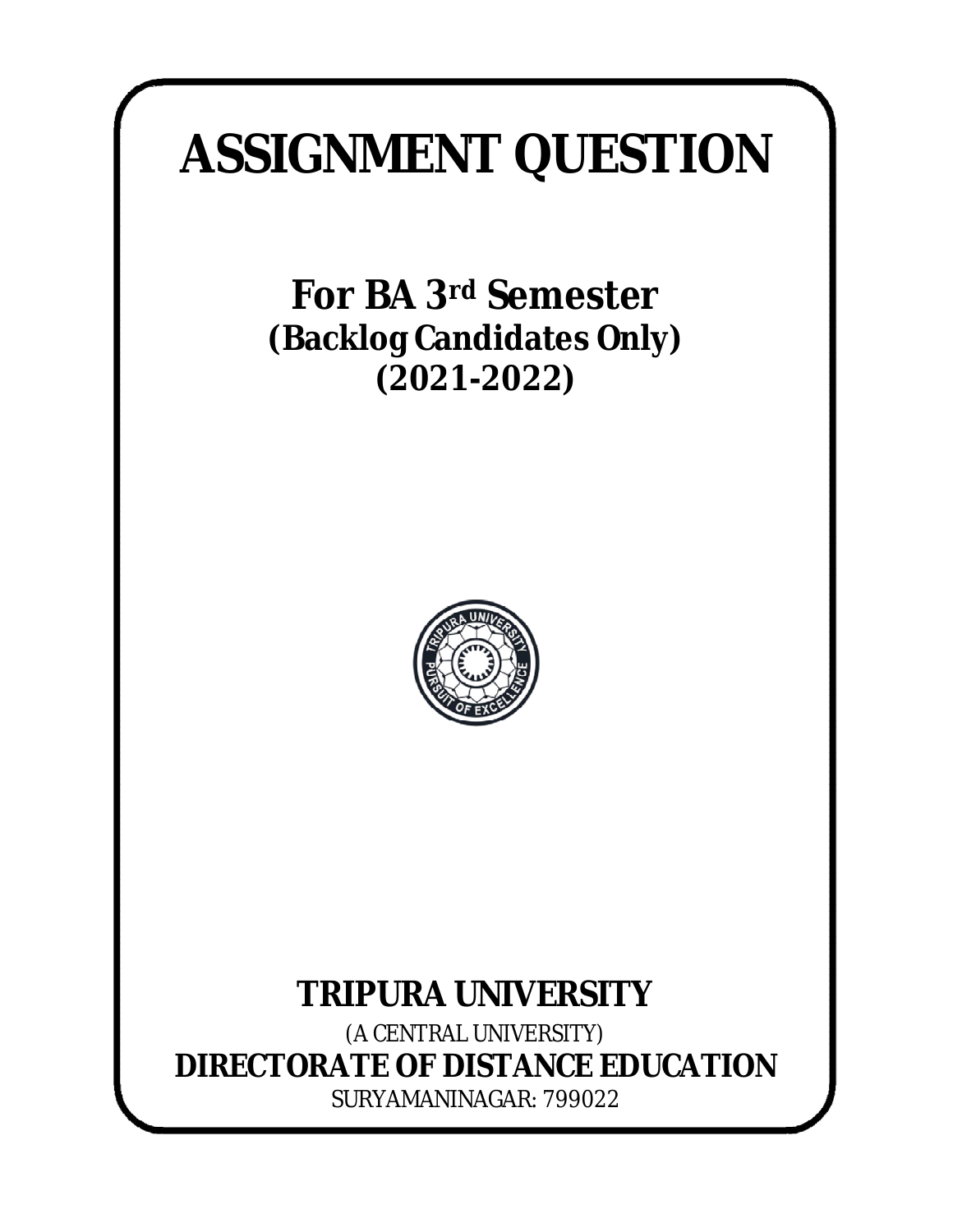

# **TRIPURA UNIVERSITY**

*(A CENTRAL UNIVERSITY)*

**DIRECTORATE OF DISTANCE EDUCATION**

SURYAMANINAGAR: 799022

# *IMPORTANT INSTRUCTIONS FOR WRITITTING AND SUBMITTING OF ASSIGNMENTS*

- 1. Candidates are required to prepare 3 (three) Assignments, 1 (one) each from the 3 (three) Elective subjects he/she opted at the time of Admission. In addition, the same Candidate must also unfailingly prepare 1 (one) other Assignment on Environmental Studies. In total, A Candidate shall prepare 4 (four) Assignments for BA  $3<sup>rd</sup>$  Semester and submit the same within the due date **(26/12/2021)**.
- 2. Students must use only foolscap size paper for submitting Assignments and tie all pages carefully.
- 3. On the Cover Page, the following information shall have to be provided:

| Name        | Enrolment No.  |  |
|-------------|----------------|--|
| Programme   | Subject        |  |
| Paper       | Assignment No. |  |
| Address     |                |  |
| Contact No. |                |  |

Signature with Date

- 4. In writing an Assignment, A4 cm margin should be kept on the left side of each foolscap paper. A4 cm gap should also be kept between two answers.
- 5. Students are asked to write Assignments in their own hand writing and in their own language; they shall not print or type any answer.
- 6. Copying directly from course materials is strictly prohibited.
- 7. Copying from the Response Sheets of other Candidates is disallowed. If copying is detected, the assignments of both the Candidates shall be rejected.
- 8. Each Assignment must be written separately. Students must not mix up Assignments.
- 9. Worked out Assignments shall have to be submitted **within due date (26/12/2021)** to the Office Coordinator, DDE Study Centre of the respective College.

# **LAST DATE FOR SUBMISSION OF WORKED OUT ASSIGNMENTS IS 26/12/2021 NO ASSIGNMENT SHALL BE ACCEPTED AFTER THE DUE DATE**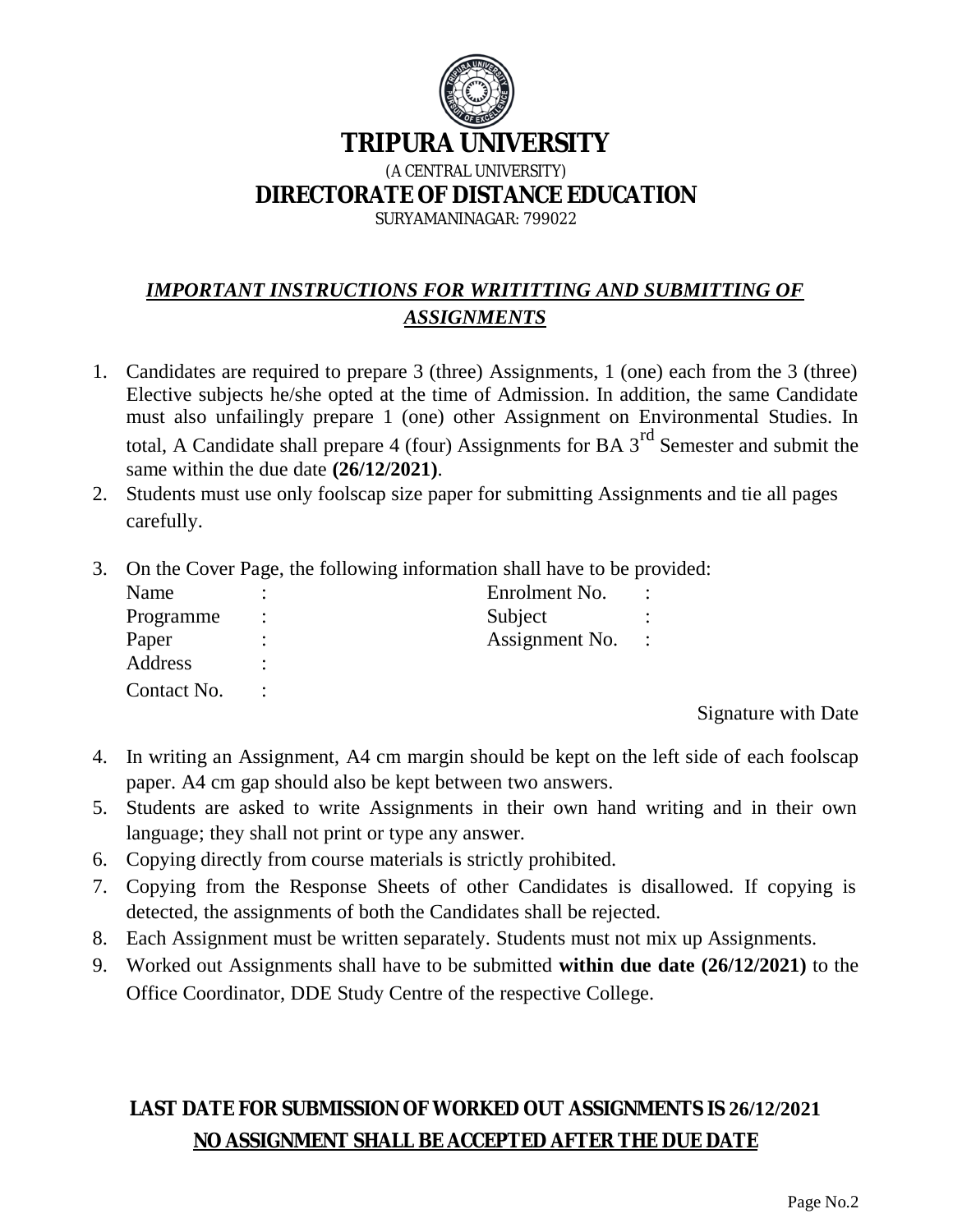

# **Subject: Political Science**

**Assignment – 03 Full Marks – 20**

# **Answer any Two Question: 10 x 2 =20**

1. Describe the significance of the Directive Principles of State Policy under the Constitution of India. 10 2. Briefly discuss the right to freedom as enshrined in the Constitution of India. 10 3. Discuss the Legislative relations between the Centre and the State in India. 10 4. Critically examine the nature of Indian federalism. 10 5. Discuss the composition and functions of the TTAADC. 2012 10 6*.* Discuss the powers and position of the President of India. 7+3= 10 7. Discuss the composition and functions of the Union Legislature of India.

 $2+8=10$ 

8.Discuss the composition and functions of the Election Commission of India.

 $2+8=10$ 

#### **TIME OF SUBMISSION OF ASSIGNMENT: 11.00 AM to 4.00 PM LAST DATE OF SUBMISSION OF ASSIGNMENT: 26th DECEMBER, 2021**

### **NO ASSIGNMENT SHALL BE ENTERTAINED AFTER THE DUE DATE.**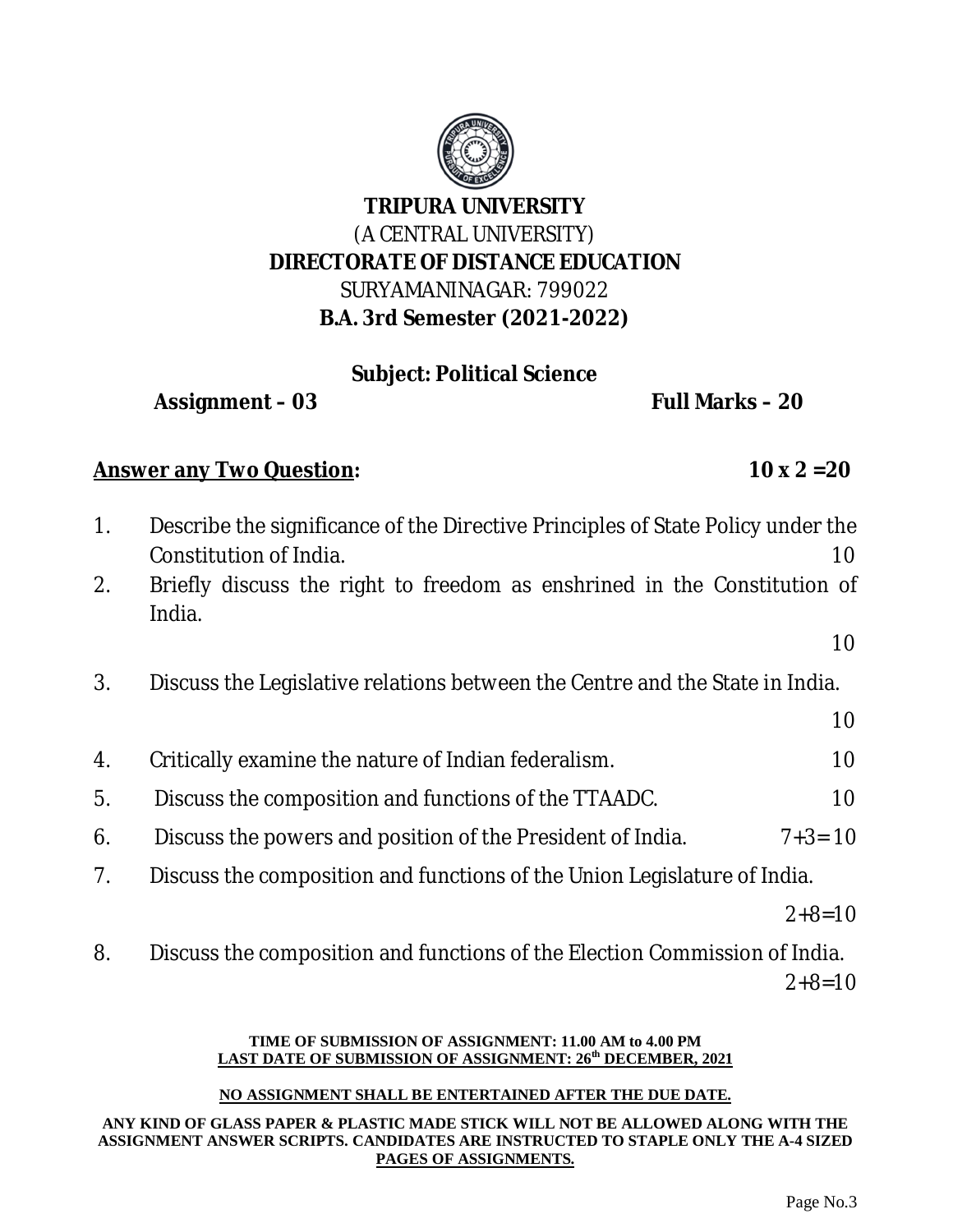

# **Subject: History**

**Assignment – 03 Full Marks – 20**

# **Answer any Two Question : 10 x 2 =20**

| 1) | What do you mean by Deindustrialisation? What were the causes of             |          |  |
|----|------------------------------------------------------------------------------|----------|--|
|    | Deindustrialisation? Write the debate on Deindustrialisation during colonial |          |  |
|    | India.<br>$2+4+4=10$                                                         |          |  |
| 2) | Discuss the background behind the formation of Indian national Congress. 10  |          |  |
| 3) | Discuss the causes and significance of Third Battle of Panipath.             | $5+5=10$ |  |
| 4) | Discuss the contribution of Brahma Samaj and Arya Samaj as Socio-            |          |  |
|    | Religious reform movement of 19 <sup>th</sup> century India.                 | $5+5=10$ |  |
| 5) | What do you mean by Bengal Renaissance? Write in details about Bengal        |          |  |
|    | Renaissance.                                                                 | $2+7=10$ |  |
| 6) | Write a short note on Morley-Minto and Montague-Chelmsford reforms.          |          |  |
|    |                                                                              | $5+5=10$ |  |
| 7) | Discuss the formation of INA and the role of Subhash Chandra Bose.           | 10       |  |
| 8) | What were the causes of Quit India Movement?                                 | 10       |  |
|    |                                                                              |          |  |

#### **TIME OF SUBMISSION OF ASSIGNMENT: 11.00 AM to 4.00 PM LAST DATE OF SUBMISSION OF ASSIGNMENT: 26th DECEMBER, 2021**

### **NO ASSIGNMENT SHALL BE ENTERTAINED AFTER THE DUE DATE.**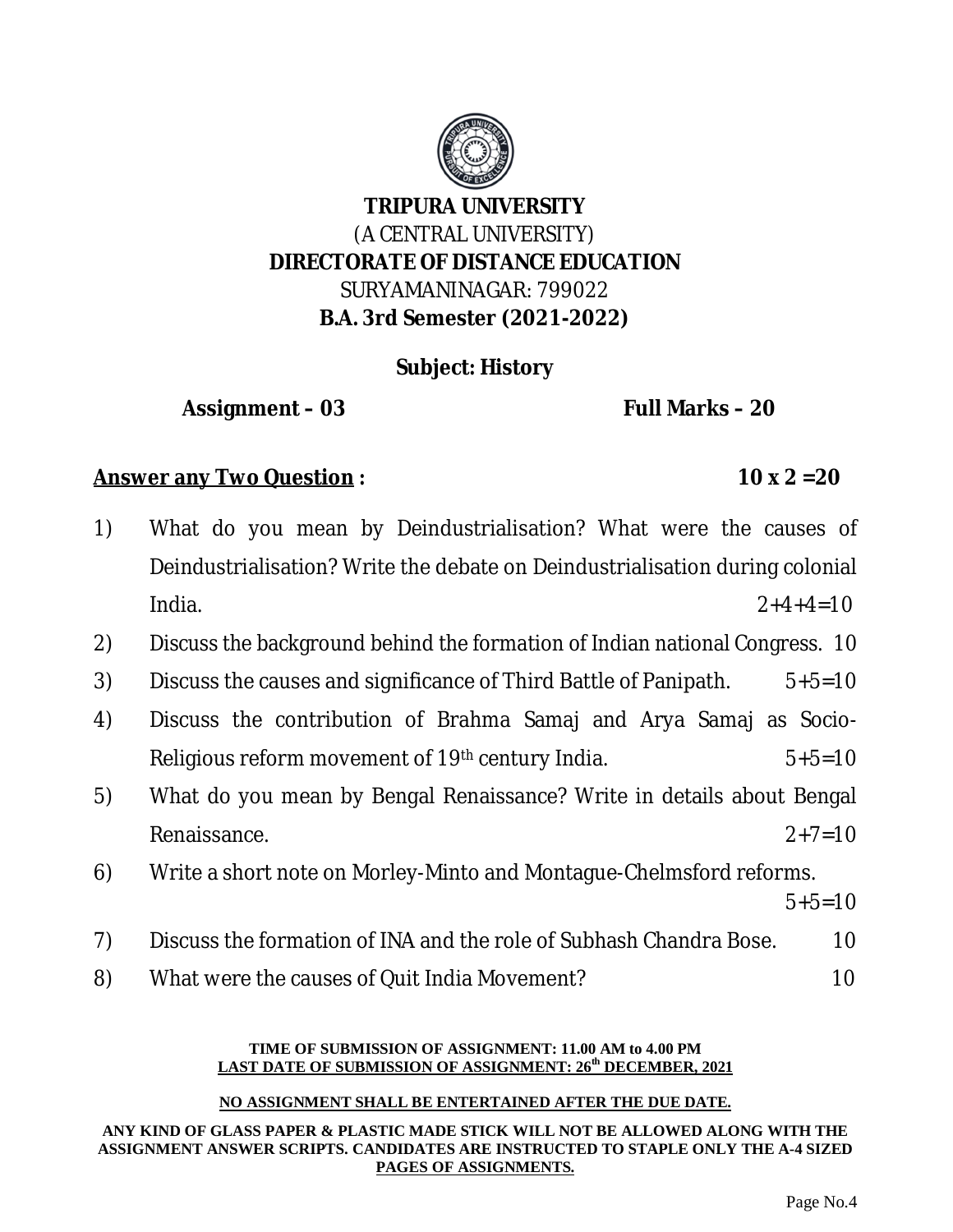

# **Subject: Education**

**Assignment – 03 Full Marks – 20**

# **Answer any Two Question :** 10 x 2 = 20

- 1) Explain the recommendations of the Radhakrishnan Commission regarding Rural University.
- 2) Discuss the causes of failures of the National Education Movement to evolve a permanent National Education System.
- 3) Describe the main features of Islamic Education in India.
- 4) Give an account of the curriculum and methods of instruction of Vedic Education.
- 5) Summarize the main recommendations in the Wood's Despatch of 1854.
- 6) Discuss the important principles of National Policy on Education 1986.
- 7) Discuss the role of the Fort William College in the uplift of Bengali language and literature.
- 8) Discuss the recommendations of Hunter Commission (1882) in respect of primary and secondary education.

#### **TIME OF SUBMISSION OF ASSIGNMENT: 11.00 AM to 4.00 PM LAST DATE OF SUBMISSION OF ASSIGNMENT: 26th DECEMBER, 2021**

#### **NO ASSIGNMENT SHALL BE ENTERTAINED AFTER THE DUE DATE.**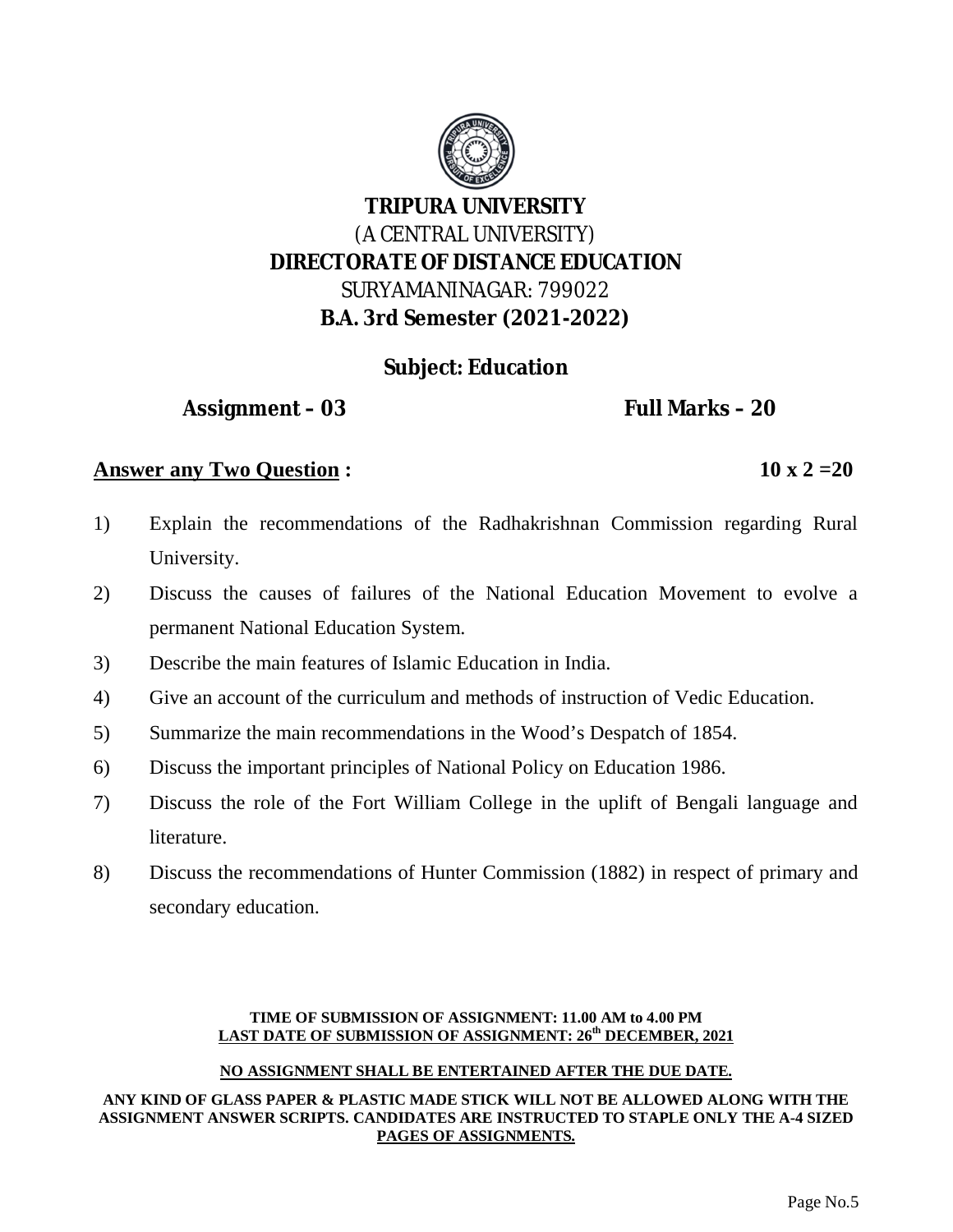

# **Subject: Philosophy**

**Assignment – 03 Full Marks – 20**

#### **Answer any Two Question:** 10 x 2 = 20

1) i) What is 'Purusatha'?

|    |                   | ii) How many margas/pathas are there to realise param-purusatha in Indian philosophy?<br>Discuss in brief. | $2+8=10$   |
|----|-------------------|------------------------------------------------------------------------------------------------------------|------------|
|    |                   |                                                                                                            |            |
| 2) | 1)                | What is 'Karma'?                                                                                           |            |
|    |                   | ii) How many Karma are there in Indian philosophy?                                                         |            |
|    |                   | iii) Discuss in brief the importance of Law of Karma in Indian philosophy.                                 | $2+2+6=10$ |
| 3) | $\bf{1)}$         | Write a short note on five great vows of Jainism.                                                          |            |
|    | 11)               | Write down the diluted forms of these vows for the laymen.                                                 | $5+5=10$   |
| 4) | $\bf{1)}$         | How many noble truths are admitted by Lord Buddha?                                                         |            |
|    |                   | ii) Explain the second Nobel truth.                                                                        | $2+8=10$   |
| 5) |                   | Give a short description on Feminism.                                                                      | 10         |
| 6) |                   | What is Ethics according to you? Elaborate your definition.                                                | 10         |
| 7) | $\left( i\right)$ | Define Moral Judgment. How it is different from Logical and aesthetic judgment?                            |            |

- ii) Explain the object of Moral judgment.  $2+2+6=10$
- 8) i) Mention the Universal Declaration of Human Rights. ii) What is meant by Human Rights?
	- iii) What are the different types of rights? Discuss each of them.  $2+3+5=10$

#### **TIME OF SUBMISSION OF ASSIGNMENT: 11.00 AM to 4.00 PM LAST DATE OF SUBMISSION OF ASSIGNMENT: 26th DECEMBER, 2021**

#### **NO ASSIGNMENT SHALL BE ENTERTAINED AFTER THE DUE DATE.**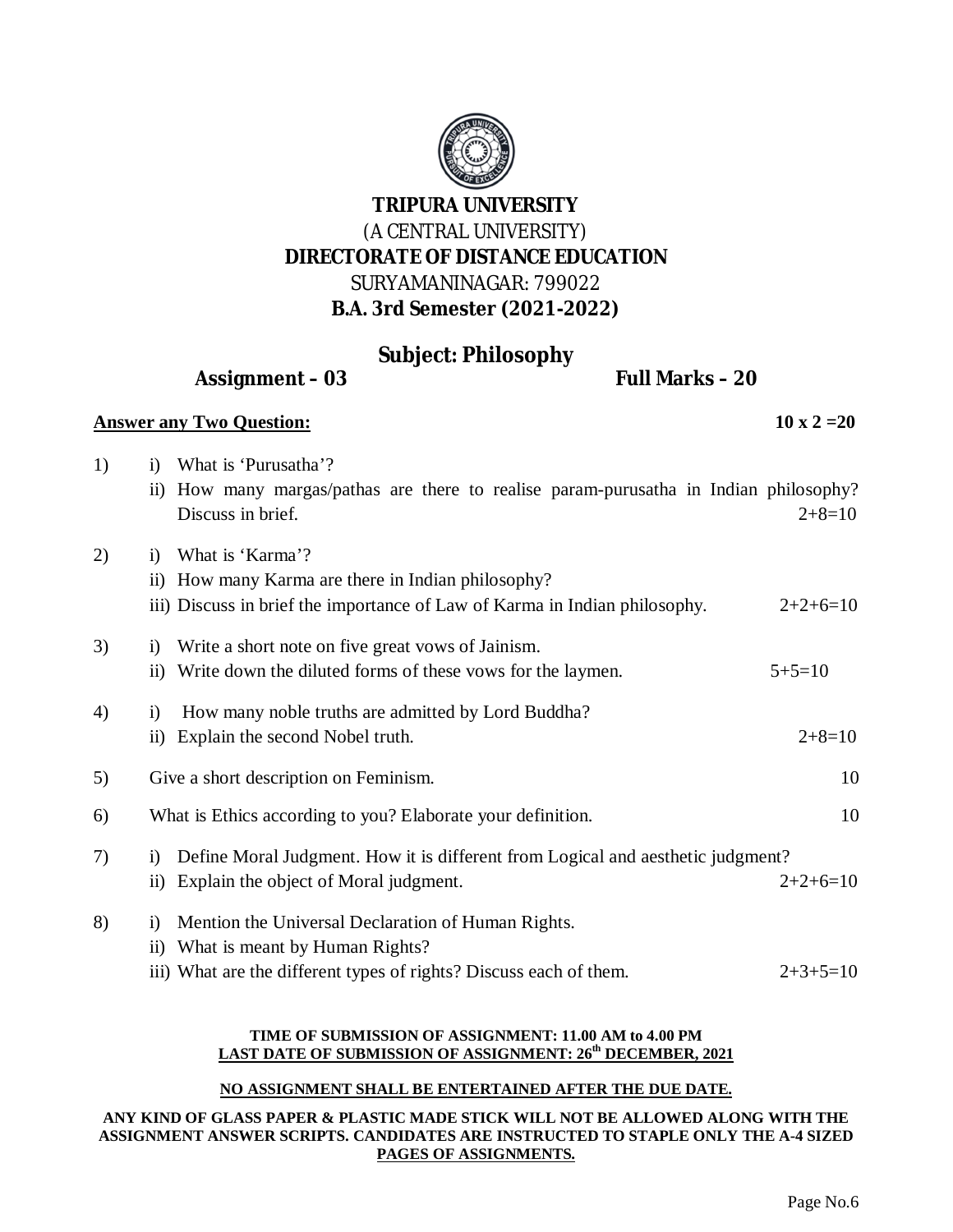

# **Subject: English (Elective)**

**Assignment – 03 Full Marks – 20**

# **Answer any Two Question:** 10 x 2 = 20

- 1) How air stream mechanism helps in the production of speech sounds. 10
- 2) Explain IPA with examples. Discuss the significance of IPA in English phonetics. 5+5=10
- 3) Explain the articulation process of  $|a|, |k|, |d|, |d3|$  and  $|f|$ . 10
- 4) As a teacher, how you will teach the syllable divisions to the elementary level students. 10
- 5) Explain the significance of scansion in writing poetries. 10
- 6) What is lyric and ode? Give an example of each types taking any poems as a reference. 10

#### **TIME OF SUBMISSION OF ASSIGNMENT: 11.00 AM to 4.00 PM LAST DATE OF SUBMISSION OF ASSIGNMENT: 26th DECEMBER, 2021**

#### **NO ASSIGNMENT SHALL BE ENTERTAINED AFTER THE DUE DATE.**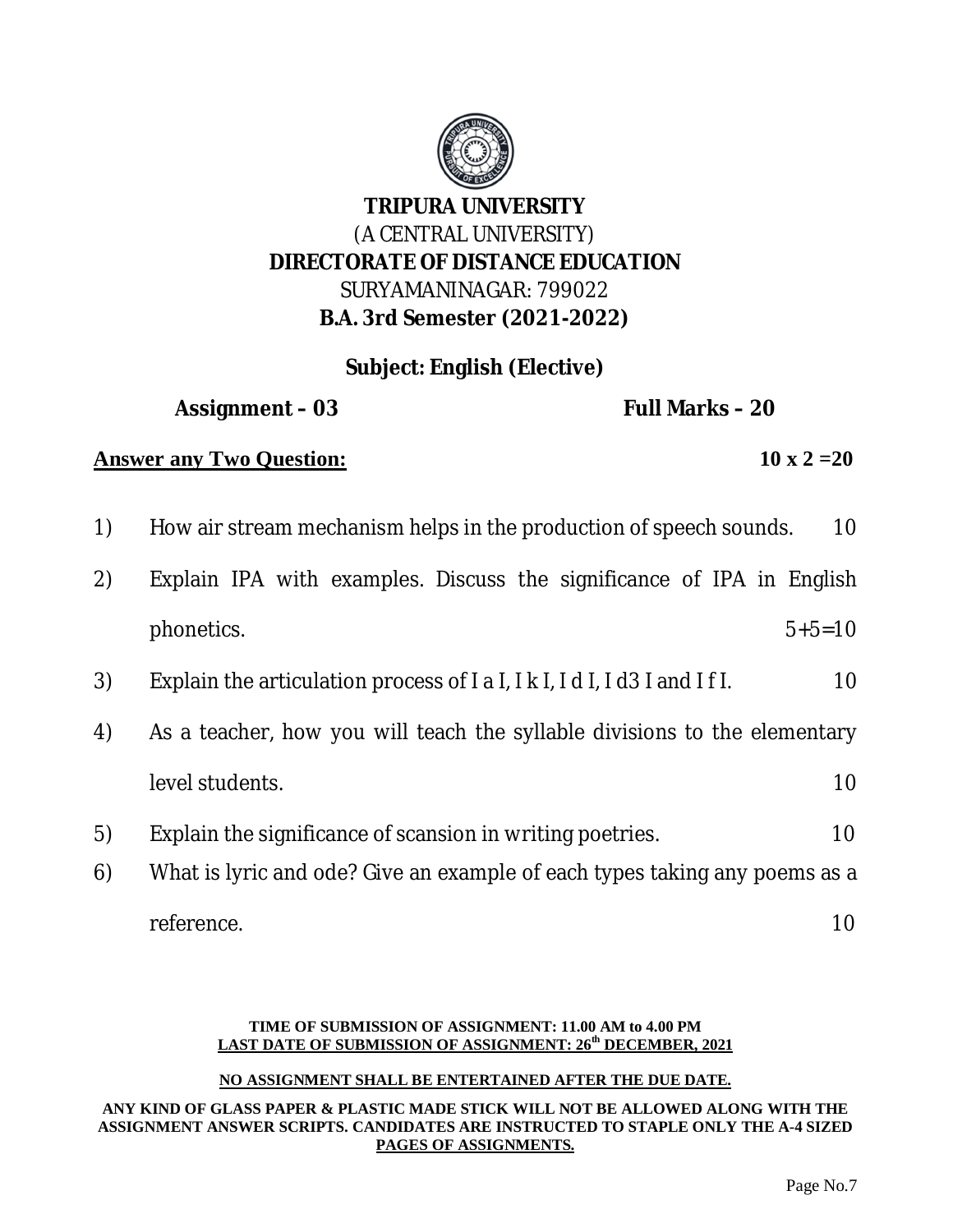

Subject: Bengali

**Assignment - 03** 

Full Marks - 20

যে কোনো ২টি প্রশ্নের উত্তর লিখ ঃ

 $2x10=20$ 

- ''যদিও সন্মুখপথ অন্ধকারবৃত তথাপি ক্ষীন শশাঙ্ক তোমার পথনির্দেশ করিবার জন্য  $\mathsf{S}$ উদয় হইয়াছে সেই অস্পষ্ট আলোকে পথ করিয়া চলিতেই হইবে''- এই মন্তব্যের আলোকে কন্পনা কাব্যের দুঃসময় কবিতাটি আলোচনা করো ।
- নীলদর্পন নাটকের ভদ্রেতর চরিত্রগুলি সম্পর্কে আলোচনা করো ।  $\frac{1}{2}$
- ডাকঘর নাটকের ঠাকুরদা ও মাধবদত্ত চরিত্র দুটি সম্পর্কে আলোচনা করো ।  $\overline{O}$
- সাংকেতিক নাটক হিসেবে 'ডাকঘর' নাটকের সার্থকতা বিচার করো ।  $81$
- নীলদর্পন নাটকটিতে সমকালীন সমাজের ছবি কিভাবে ফুটে উঠেছে আলোচনা কর।  $\alpha$
- 'বর্ষামঙ্গল' কবিতায় বর্ণিত রবীন্দ্রনাথের প্রকৃতি প্রীতির ভাবনাটি আলোচনা করো। ৬।
- রাজর্ষি উপন্যাসের গোবিন্দমানিক্য ও রঘুপতির চরিত্র সম্পর্কে আলোচনা করো।  $9<sub>1</sub>$
- রাজা বলেছিলেন, ''এ বৎসর হইতে মন্দিরে জীব বলি আর হইবেনা ।''- রাজার  $b<sub>1</sub>$

এই সিদ্ধান্তের কারণ ও ফলাফল সম্পর্কে আলোচনা করো ।

#### TIME OF SUBMISSION OF ASSIGNMENT: 11.00 AM to 4.00 PM **LAST DATE OF SUBMISSION OF ASSIGNMENT: 26<sup>th</sup> DECEMBER. 2021**

#### NO ASSIGNMENT SHALL BE ENTERTAINED AFTER THE DUE DATE.